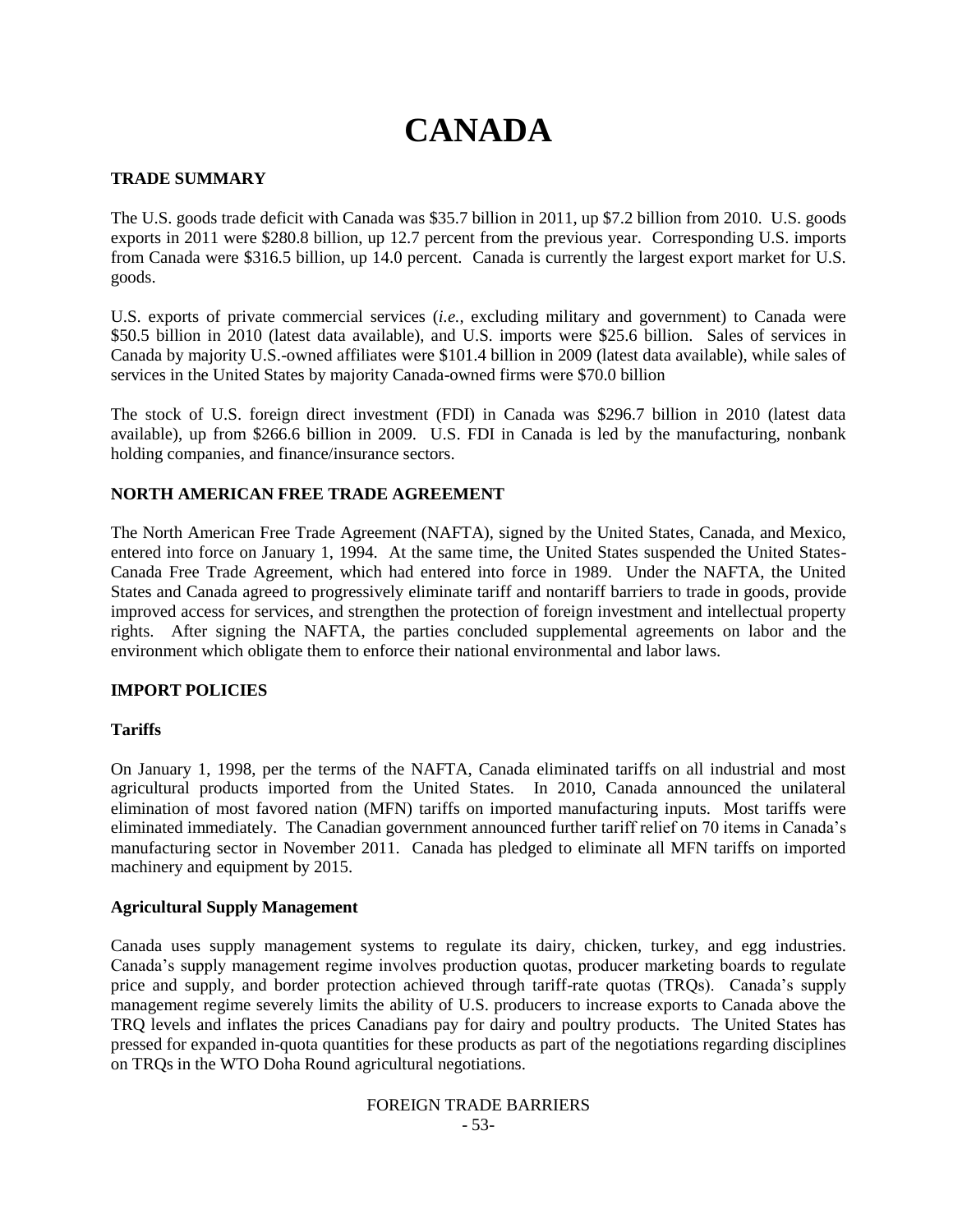Canada"s compositional standards for cheese entered into force on December 14, 2008, and further restrict U.S. access to the Canadian dairy market. These regulations limit the ingredients that can be used in cheese making, set a minimum for raw milk in the cheese making process, and make cheese importers more accountable for ensuring that imported product is in full compliance. The regulations are also applicable to cheese that is listed as an ingredient in processed food. One of the barriers created by Canada's dairy policies is a 245 percent *ad valorem* tariff on U.S. exports of breaded cheese sticks.

Canada announced in 2008 its intention to implement the Special Safeguard (SSG) under the WTO Agreement on Agriculture for supply-managed goods. The SSG is a provision that would allow additional duties to be imposed on over-quota trade when import volumes rise above a certain level, or if prices fall below a certain level. Canada continues to work on the details of this mechanism and monitor over-quota trade, but has not established a timeframe for announcing the SSG price and volume triggers.

#### **Restrictions on U.S. Grain Exports**

Canada has varietal registration requirements on wheat. Canada eliminated a portion of the varietal controls in 2008 by no longer requiring that each registered variety of grain be visually distinguishable based on a system of Kernel Visual Distinguishability (KVD) requirements. This KVD requirement limited U.S. export access to Canada"s grain market because U.S. varieties are not visually distinct and cannot be registered for use in Canada. While this policy change is a step in the right direction, it will take years before U.S. wheat varieties are able to complete the necessary field trials to determine whether they will be registered for use in Canada. In the meantime, U.S. wheat, regardless of quality, will continue to be sold in Canada as "feed" wheat at sharp price discounts compared to Canadian varieties.

#### **Personal Duty Exemption**

The United States continues to urge Canada to facilitate cross-border trade for returning residents by relaxing its taxation of goods that Canadian visitors purchase in the United States. Canada"s allowance is linked to the length of a visitor's absence from Canada and allows no exemption for Canadians absent less than a day. Canadians who are absent from Canada for at least 24 hours can bring in goods worth C\$50 duty free and tax free to Canada. The exemption is C\$400 for visits exceeding 48 hours and C\$750 for visits exceeding 7 days. The United States provides much more generous treatment for its returning travelers, with a minimum allowance of \$200, even for visits of less than 24 hours. The United States allows visitors returning after 48 hours an exemption of \$800 once a month.

#### **Wine and Spirits**

Market access barriers in several provinces severely distort origin of imports and hamper exports of U.S. wine and spirits to Canada. These include cost of service markups, listings, reference prices, labeling, discounting, distribution and warehousing policies. In addition, the high Canadian tariffs even for casual, personal imports along the border severely limit Canadian travelers in purchasing U.S. wines and spirits for their personal use.

#### **The Canadian Wheat Board and State Trading Enterprises**

The United States has had longstanding concerns about the monopolistic marketing practices of the Canadian Wheat Board. In December 2011, Canada passed the Marketing Freedom for Grain Farmers Act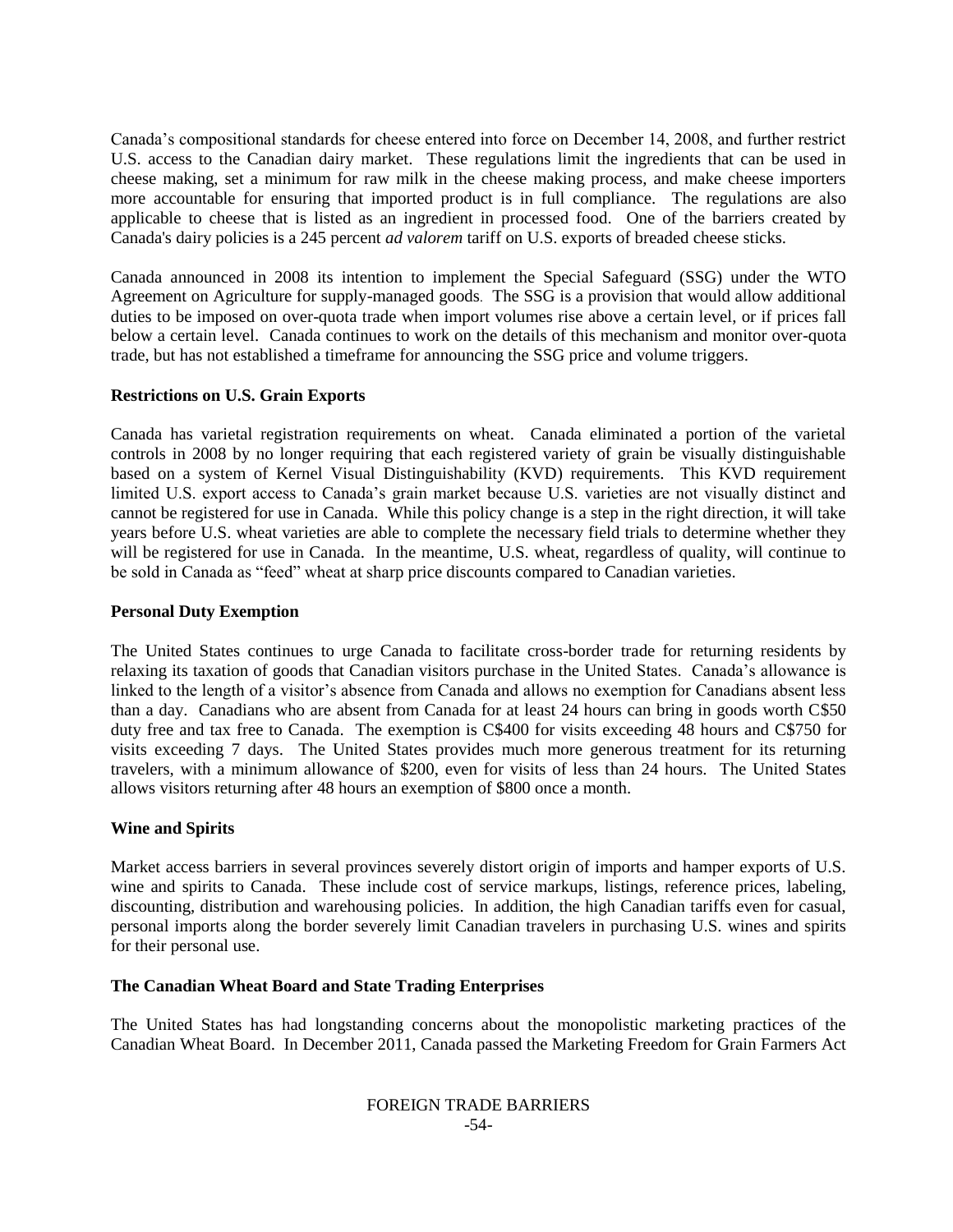which is designed to transition the Canadian Wheat Board from a crown corporation to a commercial entity over a period of five years.

#### **SOFTWOOD LUMBER**

The Softwood Lumber Agreement (SLA) entered into force on October 12, 2006 and was set to expire on October 12, 2013. Article XVIII of the agreement contemplated extension stating: "the SLA 2006 shall remain in force for seven years after the Effective Date and may be extended by agreement of the Parties for an additional two years." On January 23, 2012, the United States and Canada signed a two year extension of the SLA, under which the agreement will remain in effect through October 12, 2015.

SLA implementation in 2006 settled extensive litigation and resulted in the revocation of U.S. antidumping and countervailing duty orders on softwood lumber from Canada. The SLA is designed to create a downward adjustment in softwood lumber exports from Canada into the United States through the imposition of export measures by Canada when demand in the United States is low. The SLA also provides for binding arbitration to resolve disputes between the United States and Canada regarding interpretation and implementation of the Agreement. Under the SLA, arbitration is conducted under the rules of the LCIA (formerly the London Court of International Arbitration). The bilateral Softwood Lumber Committee, established pursuant to the SLA, meets to discuss a range of implementation issues and Canadian provincial assistance programs for softwood lumber industries.

The United States expressed concerns in 2007 regarding Canada"s implementation of SLA export measures, in particular the operation of the Agreement's surge mechanism and quota volumes, and several federal and provincial assistance programs. An arbitral tribunal found in February 2009 that the equivalent of an additional \$54.8 million should be collected on imports of softwood lumber products from the provinces of Ontario, Quebec, Manitoba, and Saskatchewan. When Canada did not cure the breach voluntarily, the United States imposed a 10 percent *ad valorem* tariff on softwood lumber products exported from Ontario, Quebec, Manitoba, and Saskatchewan. Canada"s arguments that it had cured its breach by offering to pay the United States \$36.66 million were rejected in September 2009 by the tribunal. The United States agreed in September 2010 that Canada could undertake domestic export measures to cure the breach in a manner consistent with the tribunal's decision.

The United States filed a request for arbitration in 2008 challenging a number of assistance programs implemented by Quebec and Ontario, which the United States considers inconsistent with Canada"s obligations under the anti-circumvention provision of the SLA. The LCIA found in January 2011 that certain of the challenged programs breached the Agreement and determined that Canada should impose additional charges on exports of softwood lumber to the United States originating in Quebec and Ontario. Canada began collecting the additional charges on March 1, 2011. These additional export charges will remain in place for the duration of the SLA and it is anticipated that they will result in the collection of \$59.4 million.

The United States again requested arbitration under the SLA in January 2011 regarding the under pricing of timber harvested from public lands in the Interior region of British Columbia. The dispute involves the mis-assignment of public timber to the salvage "grade 4," which British Columbia sells to Canadian softwood lumber producers at the very low fixed rate of 25 cents per cubic meter. The hearing before an LCIA tribunal was held from February 27, 2012 through March 9, 2012.

#### FOREIGN TRADE BARRIERS -55-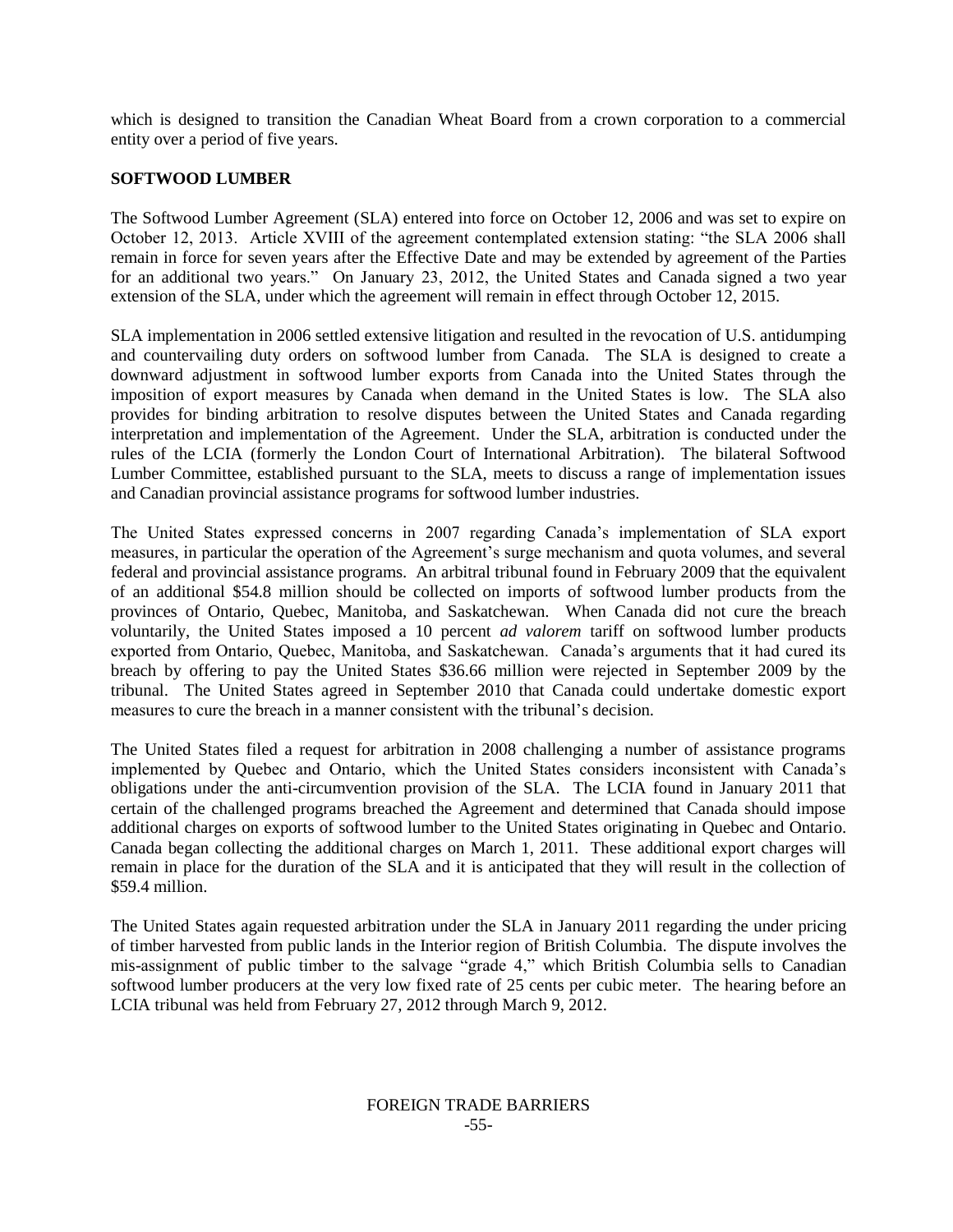# **DOMESTIC SUPPORT MEASURES**

#### **Aerospace Sector Support**

Canada established the Strategic Aerospace and Defence Initiative (SADI) in 2007, replacing Technology Partnership Canada. The SADI "provides repayable support for strategic industrial research and precompetitive development projects in the aerospace, defence, space and security industries." There is no minimum or maximum limit on how much a company can apply to receive through SADI, although typically SADI is expected to contribute about 30 percent of a project"s eligible costs. SADI repayment is generally based on a royalty applied to the company"s gross business revenues. To receive funding through SADI, the level of assistance from all government sources shall not normally exceed 75 percent of a project's eligible costs. The first SADI funds were disbursed in early 2008; SADI is expected to invest nearly C\$900 million between 2007 and 2012, with funding to reach a maximum of C\$255 million per year.

In 2008, the Canadian federal government and the Quebec provincial government announced aid to the Bombardier aircraft company not to exceed C\$350 million (federal) and C\$117 million (provincial) to support research and development (R&D) related to the launch of a new class of Bombardier C-Series jets. Under this program, Bombardier received a contribution of C\$39.6 million from the federal government in fiscal year 2009 (April 1 to March 31) and C\$36.9 million in fiscal year 2010. Bombardier is scheduled to receive a contribution of C\$67 million in fiscal year 2011.

About one-half of the federal money is for general R&D. The other half is tied specifically to the development of the C-Series aircraft. The government of the United Kingdom is also contributing to the C-Series development, as major components of the aircraft, specifically the wings, are to be produced in Northern Ireland.

The United States has expressed its concerns to Canada that any launch aid associated with the C-Series must be consistent with Canada"s international trade obligations. The United States has also expressed concern over the possible use of official export credits to support commercial aircraft sales in the U.S. market.

#### **Ontario Feed-In Tariff Program**

The Province of Ontario instituted a feed-in tariff renewable energy program as part of the Green Energy and Green Economy Act of 2009. Under the program, the Ontario Power Authority provides a guaranteed tariff for energy produced through renewable means (including wind, solar/photovoltaic) on the condition that suppliers use a provincially mandated percentage of local content (equipment, services) in their generating activity. U.S. suppliers of equipment and services have complained about the program because its domestic content requirement is a disincentive to purchase from U.S. suppliers.

Japan filed a request for consultations with the WTO Dispute Settlement Body in September 2010 regarding the domestic content requirements of the Green Economy Act. The WTO agreed to establish a dispute settlement panel to hear Japan"s challenge in July 2011. The United States was granted third party status in these proceedings.

The European Union joined Japan in issuing a formal challenge to the WTO concerning the Green Economy Act in August 2011. The EU alleges that the local content requirements in the Canadian law violate WTO rules that prohibit linking subsidies to the use of domestic products. The EU contends that its

# FOREIGN TRADE BARRIERS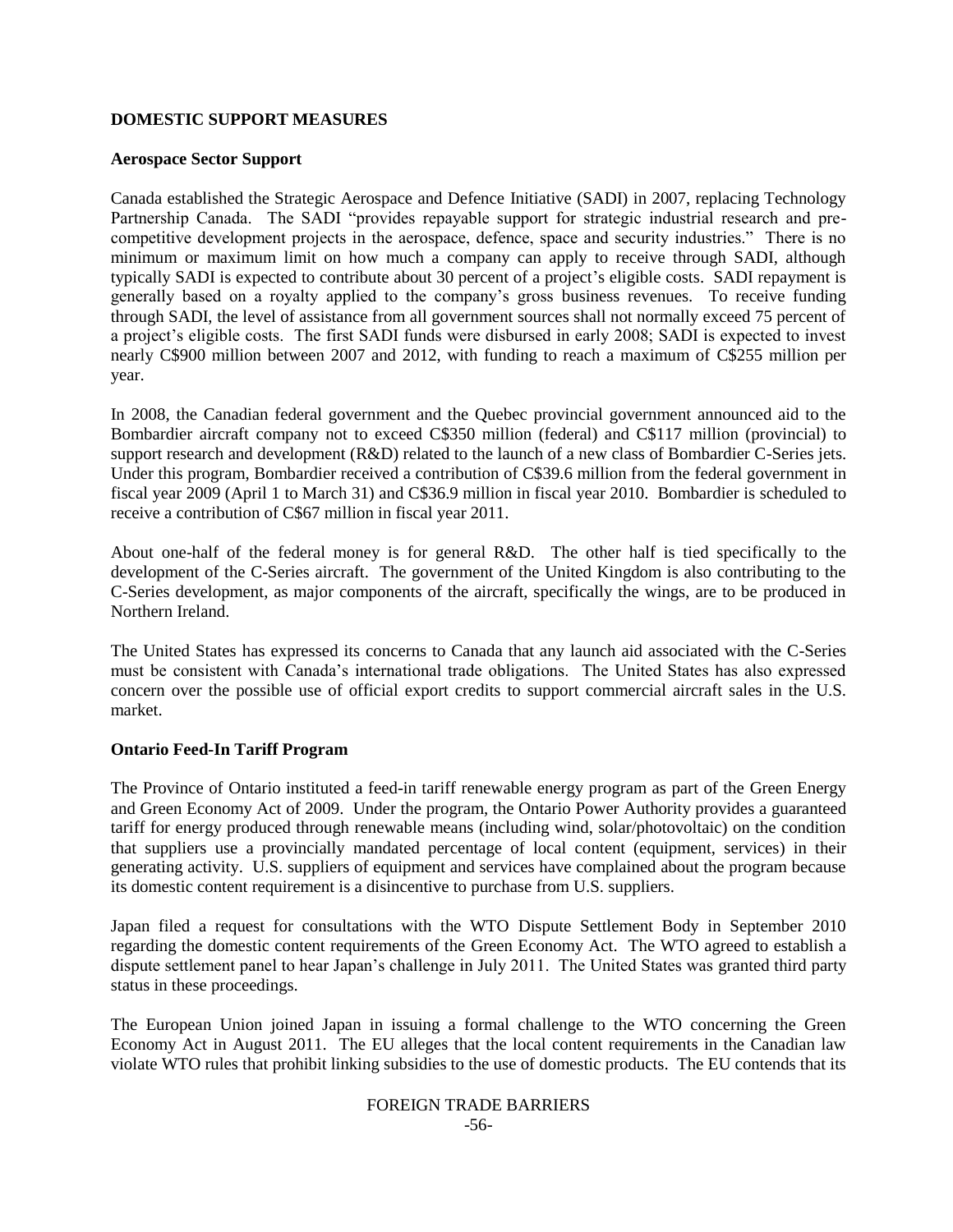exports in wind power and photovoltaic equipment to Canada would be higher if the law"s local content provisions were reformed.

A Texas-based renewable energy firm initiated an investor-state claim under NAFTA Chapter 11 against the Canadian government in July 2011, claiming the Green Economy Act violates Canada"s obligations under NAFTA to provide foreign investors with fair and equitable treatment.

# **INTELLECTUAL PROPERTY RIGHTS PROTECTION**

Canada has been listed since 2009 on the U.S. Special 301 Priority Watch List. Concerns listed in the report relate to Canada"s failure to implement key copyright reforms, its weak border enforcement system, and its failure to implement the World Intellectual Property Organization (WIPO) Internet Treaties (*i.e.*, the WIPO Copyright Treaty and the WIPO Performances and Phonograms Treaty), which Canada signed in 1997. The Canadian government reintroduced the Copyright Modernization Act in September 2011 in an effort to align its copyright laws with international standards and implement the rights and protections of the WIPO Internet Treaties. The United States continues to urge Canada to enact legislation to strengthen its copyright laws and implement these treaties.

The United States also urges Canada to enact legislation to give customs officers the authority, without the need for a court order, to seize products suspected of being pirated or counterfeit. Canada"s intellectual property rights (IPR) enforcement regime would also benefit from the provision of increased resources and training to customs officers and domestic law enforcement personnel.

U.S. stakeholders have also expressed strong concerns about Canada"s current administrative process for appeals of the regulatory approval of pharmaceutical products, and limitations in Canada's trademark regime.

Canada, the United States and other key trading partners, signed the Anti-Counterfeiting Trade Agreement (ACTA) in October 2011. The ACTA establishes an international framework that will assist Parties in their efforts to effectively combat the infringement of IPR, in particular the proliferation of counterfeiting and piracy, which undermines legitimate trade and the sustainable development of the world economy.

#### **SERVICES BARRIERS**

#### **Telecommunications**

Canada maintains a 46.7 percent limit on foreign ownership of suppliers of facilities-based telecommunications services, except for submarine cable operations. This is one of the most restrictive regimes among developed countries. Of the OECD countries, Canada is ranked last in its level of liberalization. Canada also requires that at least 80 percent of the members of the board of directors of facilities-based telecommunications service suppliers be Canadian citizens. As a consequence of these restrictions on foreign ownership, U.S. firms" presence in the Canadian market as wholly U.S.-owned operators is limited to that of a reseller, dependent on Canadian facilities-based operators for critical services and component parts. These restrictions deny foreign providers certain regulatory advantages only available to facilities-based carriers (*e.g*., access to unbundled network elements and certain bottleneck facilities). This limits those U.S. companies" options for providing high quality end-to-end telecommunications services, since they cannot own or operate their own telecommunications transmission facilities.

#### FOREIGN TRADE BARRIERS -57-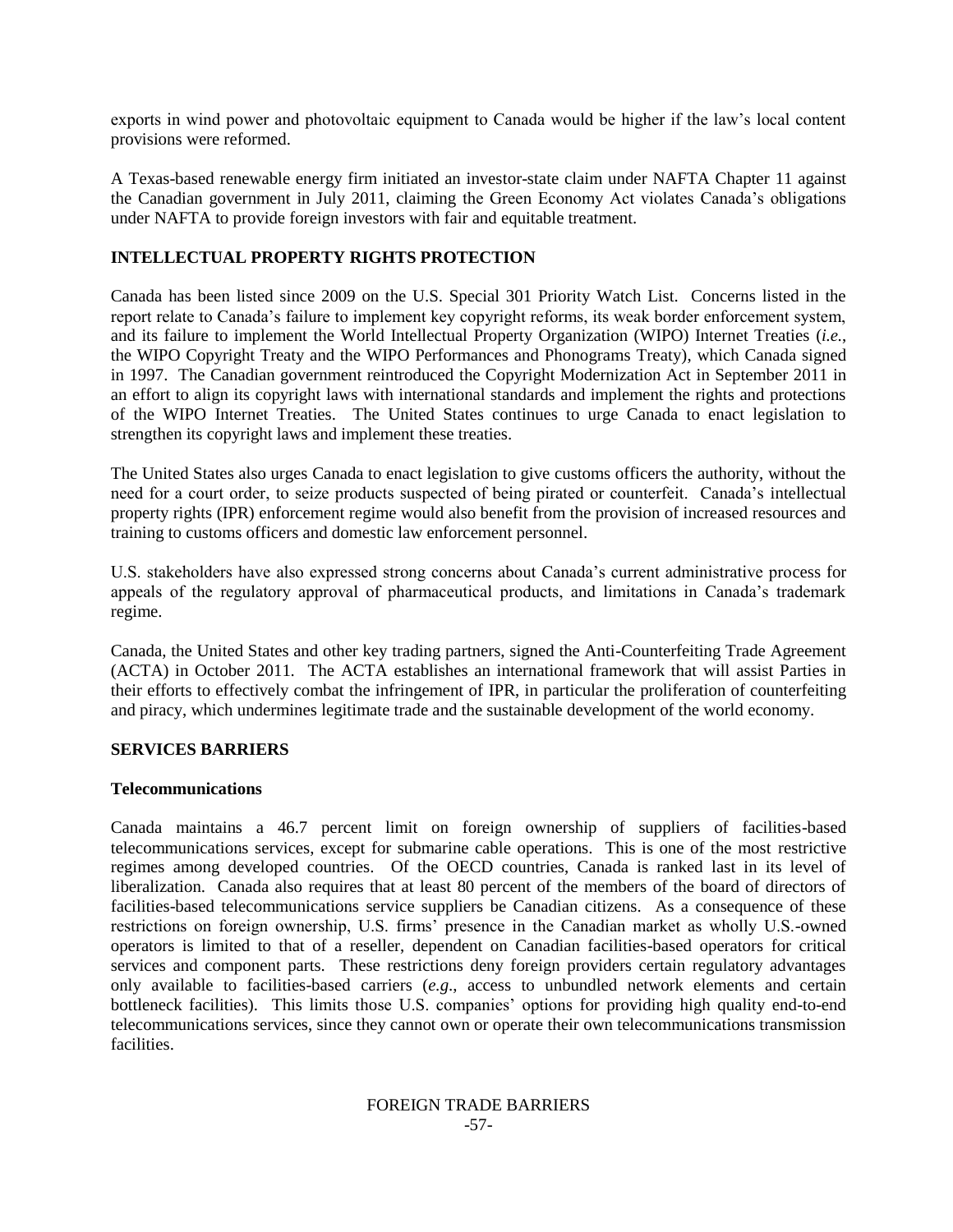The Canadian government pledged in March 2010 to further open key sectors to foreign investment, including its telecommunications industries. Canada is considering a range of possible legislative steps to further liberalize the sector, but the narrow range of options (*e.g.*, options do not include providing cable platforms, one of the most viable means to compete in the telecommunications sector) and uncertain political support diminish the potential for progress. The government has promised to clarify its position on foreign telecommunications investment before the next wireless spectrum auction in 2012.

A cell phone service provider with significant U.S. financial backing was permitted in 2009 to acquire wireless spectrum rights in Canada. This represented a rare new entry into a telecommunications sector dominated by several large Canadian-owned firms. The provider has since faced numerous legal challenges from its competitors, who claim that the company violates the Canadian ownership requirements in the *Telecommunications Act*, because a foreign conglomerate controls a majority of its debt. Canada's Federal Court of Appeal ruled in the provider's favor in June 2011, securing the company"s right to operate in Canada. An appeal against this decision has been filed to the Supreme Court of Canada.

# **Canadian Content in Broadcasting**

The Canadian Radio-television and Telecommunications Commission (CRTC) requires that for Canadian over-the-air broadcasters, Canadian programs must make up 60 percent of television broadcast time overall and 50 percent from 6 p.m. to midnight. It also requires that 35 percent of popular musical selections broadcast on the radio should qualify as "Canadian" under a Canadian government-determined point system. For cable television and direct-to-home broadcast services, more than 50 percent of the channels received by subscribers must be Canadian programming services.

The CRTC also requires that the English and French television networks operated by the Canadian Broadcasting Corporation not show popular foreign feature movies between 7 p.m. and 11 p.m. The only non-Canadian films that may be broadcast during that time must have been released in theaters at least two years previously. Non-Canadian channels must be pre-approved ("listed") by the CRTC. For other services, such as specialty television and satellite radio services, the required percentage of Canadian content varies according to the nature of the service. Canadian licensees may appeal the listing of a non-Canadian service which is thought to compete with a Canadian pay or specialty service. The CRTC will consider removing existing non-Canadian services from the list, or shifting them into a less competitive location on the channel dial, if they change format to compete with a Canadian pay or specialty service.

Distributors of theatrical films in Canada must submit their films to six different provincial or regional boards for classification; there is no national classification system. Most of these boards also classify products intended for home video distribution.

Canada"s traditional broadcasters have called for Canadian content requirements to be imposed on "overthe-top" (OTT) providers such as Netflix, iTunes, and Google video. The results of a CRTC study found insufficient evidence to suggest that online media companies have negatively impacted Canada"s traditional broadcasters. The CRTC found no reason to pursue regulatory restrictions on OTT providers. The CRTC pledged to closely monitor the impact of OTT providers on the Canadian broadcasting environment and plans to begin another study on the subject in May 2012.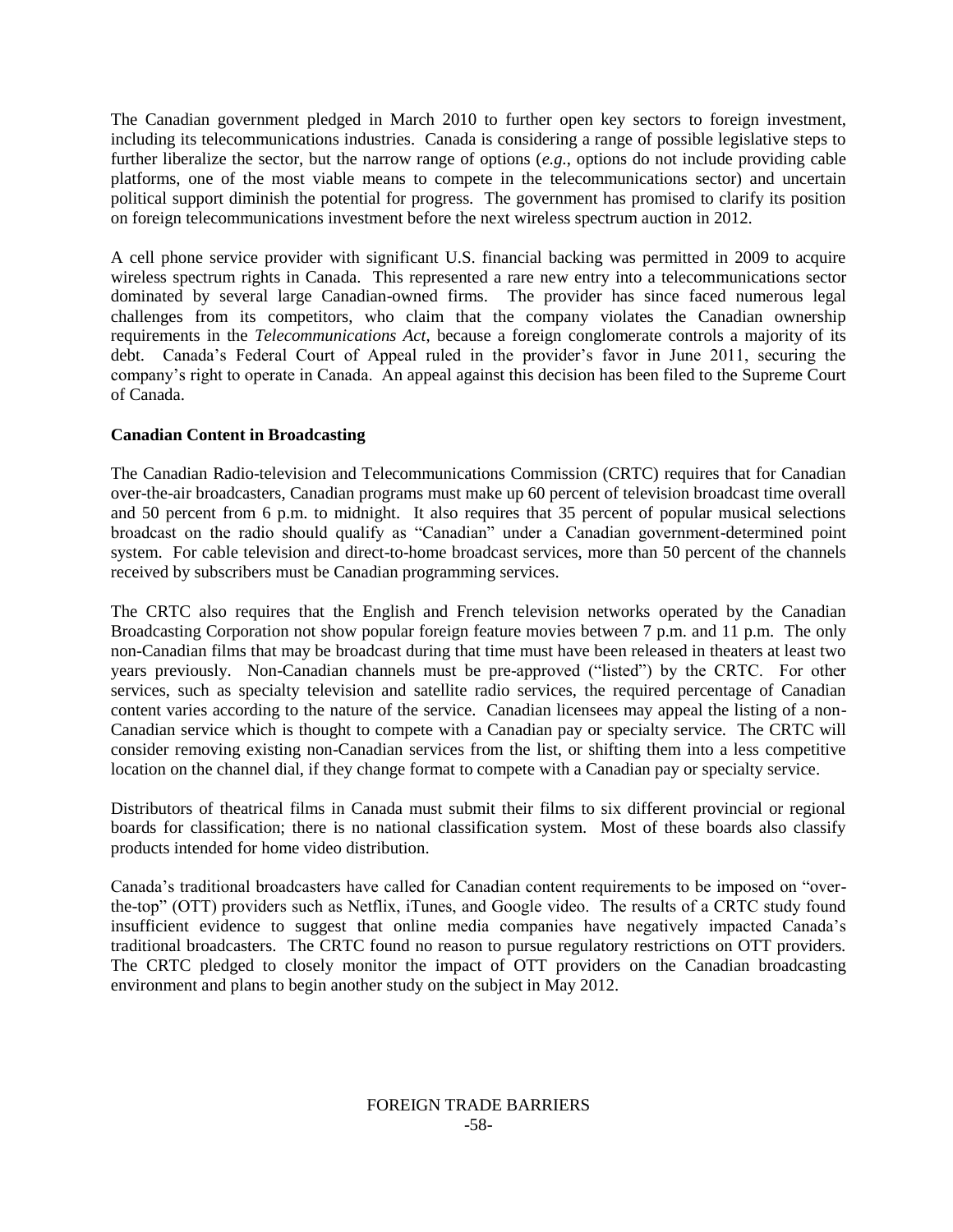#### **OTHER BARRIERS**

The strong growth of cross-border data flows resulting from widespread adoption of broadband-based services in Canada and the United States has refocused attention on the restrictive effects of privacy rules in two Canadian provinces, British Columbia and Nova Scotia. These two provinces have laws mandating that personal information in the custody of a public body must be stored and accessed only in Canada unless one of a few limited exceptions applies. These laws prevent public bodies such as primary and secondary schools, universities, hospitals, government-owned utilities, and public agencies from using U.S. services when personal information could be accessed from or stored in the United States. The public sector represents approximately one-third of the Canadian economy, and is a major consumer of U.S. services. In today's information-based economy, particularly where a broad range of services are moving to "cloud" based delivery where U.S. firms are market leaders, this law hinders U.S. exports of a wide array of products and services. The United States will continue seeking to work with Canadian authorities to identify means of addressing this issue.

#### **INVESTMENT BARRIERS**

#### **General Establishment Restrictions**

Under the Investment Canada Act (ICA), the Broadcasting Act, the Telecommunications Act, and standing Canadian regulatory policy, Canada screens new or expanded foreign investment in the energy and mining, banking, fishing, publishing, telecommunications, transportation, film, music, broadcasting, cable television, and real estate sectors.

The ICA has regulated foreign investment in Canada since 1985. Foreign investors must notify the government of Canada prior to the direct or indirect acquisition of an existing Canadian business of substantial size (as defined below). The Canadian government also reviews the acquisition by non-Canadians of existing Canadian businesses, as well as the establishment of new Canadian businesses in designated types of business activity relating to Canada"s culture, heritage, or national identity where the federal government has authorized such review as in the public interest. The Canadian government amended the ICA to increase the threshold for review to C\$1 billion over a four year period. This increase will take affect once regulations implementing the amendments come into force.

At the same time, the government added national security considerations as an additional component of investment review. Industry Canada is the reviewing authority for most investments, except for those related to cultural industries, which come under the jurisdiction of the Department of Heritage. The ICA sets time limits for the reviews. Once an application for review is received, the Minister has 45 days to determine whether or not to allow the investment. A 30 day extension is permitted if the investor is notified prior to the end of the initial 45 day period. Reviews of investments in cultural industries usually require the full 75 days to complete.

Under the ICA, the Minister of Industry can make investment approval contingent on meeting certain conditions such as minimum levels of employment and R&D. Since the global economic slowdown in 2009, some foreign investors in Canada have had difficulties meeting these conditions. On November 3, 2010, the Canadian government blocked a C\$38.6 billion hostile takeover by an Australian company, BHP Billiton, of Potash Corp. of Saskatchewan, as not being of "net benefit" to Canada under the ICA. This was only the second time an investment has been blocked since 1985.